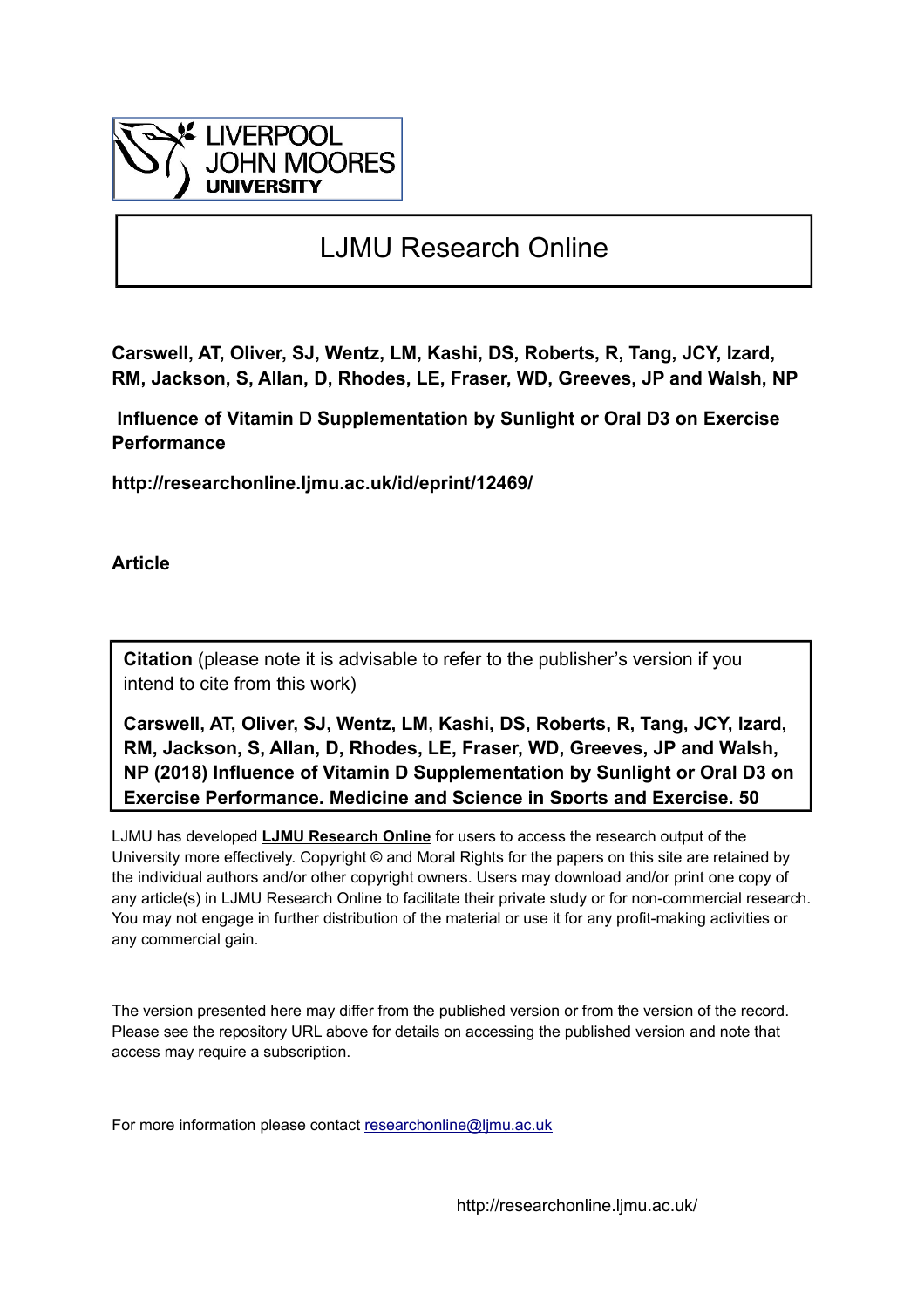# Influence of Vitamin D Supplementation by Sunlight or Oral  $D_3$  on Exercise Performance

ALEXANDER T. CARSWELL<sup>1</sup>, SAMUEL J. OLIVER<sup>1</sup>, LAUREL M. WENTZ<sup>2</sup>, DANIEL S. KASHI<sup>1</sup>, ROSS ROBERTS<sup>1</sup>, JONATHAN C. Y. TANG<sup>3</sup>, RACHEL M. IZARD<sup>4</sup>, SARAH JACKSON<sup>5</sup>, DONALD ALLAN<sup>6</sup>, LESLEY E. RHODES<sup>7</sup>, WILLIAM D. FRASER<sup>3</sup>, JULIE P. GREEVES<sup>5</sup>, and NEIL P. WALSH<sup>1</sup>

<sup>1</sup>College of Health and Behavioural Sciences, Bangor University, Bangor, Gwynedd, UNITED KINGDOM; <sup>2</sup>Department of Nutrition and Health Care Management, Appalachian State University, Boone, NC; <sup>3</sup>Faculty of Medicine and Health Science, Norwich Medical School, University of East Anglia, Norwich, Norfolk, UNITED KINGDOM; <sup>4</sup>Occupational Medicine, Headquarters Army Recruiting and Training Division, Upavon, Wiltshire, UNITED KINGDOM; <sup>5</sup>Army Personnel and Research Capability, Army HQ, Andover, Hampshire, UNITED KINGDOM; <sup>6</sup>Medical Physics Department, Salford Royal NHS Foundation Trust, and University of Manchester, Manchester Academic Health Science Centre, Manchester, UNITED KINGDOM; and <sup>7</sup>Faculty of Biology, Medicine and Health, University of Manchester, and Dermatology Centre, Salford Royal NHS Foundation Trust, Manchester Academic Health Science Centre, Manchester, UNITED KINGDOM

#### ABSTRACT

CARSWELL, A. T., S. J. OLIVER, L. M. WENTZ, D. S. KASHI, R. ROBERTS, J. C. TANG, R. M. IZARD, S. JACKSON, D. ALLAN, L. E. RHODES, W. D. FRASER, J. P. GREEVES, and N. P. WALSH. Influence of Vitamin D Supplementation by Sunlight or Oral D<sub>3</sub> on Exercise Performance. Med. Sci. Sports Exerc., Vol. 50, No. 12, pp. 2555–2564, 2018. Purpose: To determine the relationship between vitamin D status and exercise performance in a large, prospective cohort study of young men and women across seasons (study 1). Then, in a randomized, placebo-controlled trial, to investigate the effects on exercise performance of achieving vitamin D sufficiency (serum  $25(OH)D \ge 50$  nmol·L<sup>-1</sup>) by a unique comparison of safe, simulated-sunlight and oral vitamin D<sub>3</sub> supplementation in wintertime (study 2). Methods: In study 1, we determined 25(OH)D relationship with exercise performance in 967 military recruits. In study 2, 137 men received either placebo, simulated sunlight (1.3× standard erythemal dose in T-shirt and shorts, three times per week for 4 wk and then once per week for 8 wk) or oral vitamin  $D_3$  (1000 IU·d<sup>-1</sup> for 4 wk and then 400 IU·d<sup>-1</sup> for 8 wk). We measured serum 25(OH)D by high-pressure liquid chromatography tandem mass spectrometry and endurance, strength and power by 1.5-mile run, maximum dynamic lift and vertical jump, respectively. Results: In study 1, only 9% of men and 36% of women were vitamin D sufficient during wintertime. After controlling for body composition, smoking, and season, 25(OH)D was positively associated with endurance performance ( $P \le 0.01$ ,  $\Delta R^2 = 0.03 - 0.06$ , small  $f^2$ effect sizes): 1.5-mile run time was ~half a second faster for every 1 nmol $L^{-1}$  increase in 25(OH)D. No significant effects on strength or power emerged ( $P > 0.05$ ). In study 2, safe simulated sunlight and oral vitamin  $D_3$  supplementation were similarly effective in achieving vitamin D sufficiency in almost all (97%); however, this did not improve exercise performance ( $P > 0.05$ ). Conclusions: Vitamin D status was associated with endurance performance but not strength or power in a prospective cohort study. Achieving vitamin D sufficiency via safe, simulated summer sunlight, or oral vitamin  $D_3$  supplementation did not improve exercise performance in a randomized-controlled trial. Key Words: CHOLECALCIFEROL, 25-HYDROXYVITAMIN D, UVB, ENDURANCE, STRENGTH, POWER

Address for correspondence: Neil P. Walsh, F.A.C.S.M., College of Health and Behavioural Sciences, Bangor University, Bangor LL57 2PZ, United Kingdom; Email: n.walsh@bangor.ac.uk. Submitted for publication April 2018. Accepted for publication July 2018.

#### 0195-9131/18/5012-2555/0

MEDICINE & SCIENCE IN SPORTS & EXERCISE $_{\tiny \textcircled{\tiny \textcircled{\tiny 0}}}$ 

Copyright  $©$  2018 The Author(s). Published by Wolters Kluwer Health, Inc. on behalf of the American College of Sports Medicine. This is an openaccess article distributed under the terms of the [Creative Commons](http://creativecommons.org/licenses/by-nc-nd/4.0/) [Attribution-Non Commercial-No Derivatives License 4.0 \(CCBY-NC-](http://creativecommons.org/licenses/by-nc-nd/4.0/)[ND\)](http://creativecommons.org/licenses/by-nc-nd/4.0/), where it is permissible to download and share the work provided it is properly cited. The work cannot be changed in any way or used commercially without permission from the journal.

DOI: 10.1249/MSS.0000000000001721

itamin D can be obtained from dietary sources but is primarily synthesized by skin exposure to sunlight ultraviolet B (UVB) radiation. Those who live at latitudes  $>35^\circ$  or live indoors for the majority of sunlight hours and cover-up from the sun are at higher risk for vitamin D insufficiency (serum 25-hydroxyvitamin D  $(25(OH)D) \le 50$  nmol·L<sup>-1</sup> (1,2)). Avoiding low serum 25(OH)D is essential for musculoskeletal health with current Institute of Medicine (IOM) and European Food Safety Authority (EFSA) recommendations to maintain serum 25(OH)D concentration  $\geq$  50 nmol·L<sup>-1</sup> (3,4).

Vitamin D stimulates skeletal muscle protein synthesis via vitamin D receptor–mediated signaling (5) and may improve cardiac and endothelial function (6,7); as such, avoiding low serum 25(OH)D and achieving vitamin D sufficiency may be important for both strength and endurance type exercise (1,8). Positive associations between vitamin D status and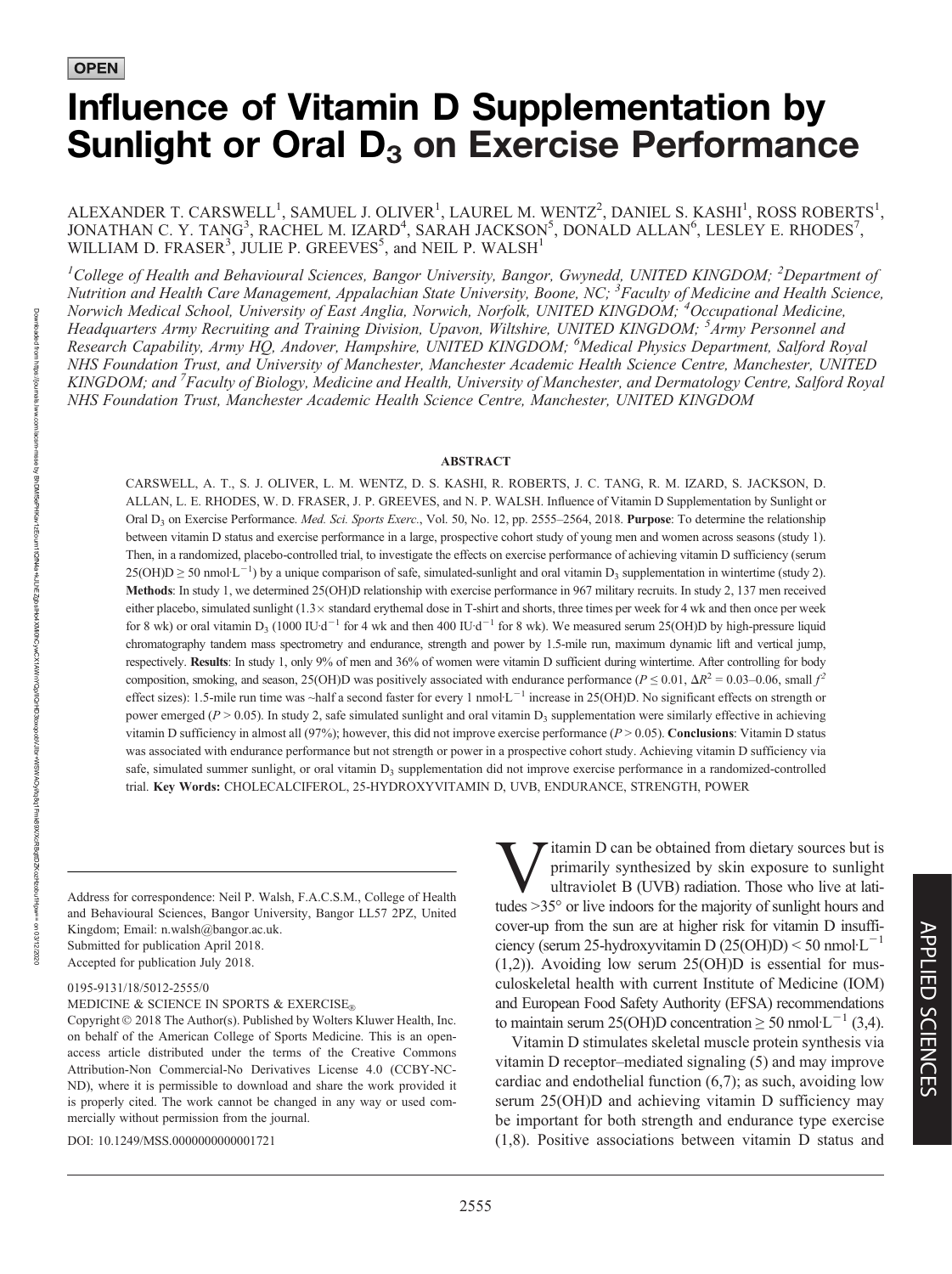physical performance have been reported in studies with elderly participants (9); for example, correcting vitamin D deficiency (serum 25(OH)D < 30 nmol L<sup>-1</sup>) has been shown to increase strength in the elderly (10). Whether vitamin D has measurable and meaningful effects on exercise performance in young otherwise healthy adults is a matter of continued debate (11). Cross-sectional studies investigating the influence of vitamin D status on exercise performance in young healthy adults often present conflicting findings (12); likely contributing factors include small samples sizes and a lack of control over variables that may influence exercise performance (i.e., age, sex, body composition, smoking, physical activity and season) (8,13,14). Interpreting the findings from vitamin D supplementation studies is also challenging (11). The participant populations in some supplementation studies were vitamin D sufficient at baseline (15,16), and studies have used greater than currently recommended oral and ultraviolet radiation (UVR) doses; raising the risk of vitamin D toxicity  $(15,17,18)$  (tolerable upper intake 4000 IU·d<sup>-1</sup>) (3,4) and sunburn, which is a risk factor for skin cancer (19). Claims have been made of benefits to exercise performance in early UVR studies using sun lamps (8), including purported benefits of UVR for cardiovascular fitness and local muscular endurance (20). Although intriguing, these claims should be interpreted with due caution as the studies involved were not placebocontrolled and they made no assessment of serum 25(OH)D (20). As such, randomized, placebo-controlled trials investigating the influence of recommended oral vitamin D supplementation and safe simulated sunlight exposure on vitamin D status and exercise performance are required.

Here we present results from a prospective cohort study conducted during all seasons (study 1) and a randomized, placebo-controlled supplementation study that commenced in the UK winter, when vitamin D status was at its nadir (study 2). In study 1, we examined the relationship between serum 25(OH)D and endurance, strength, and power exercise performance in 967 young, healthy men and women, after adjusting for variables considered to influence exercise performance (e.g., body composition, smoking, and season). In study 2, we determined the effect of 12 wk vitamin D supplementation, by either simulated sunlight in accordance with recommendations on safe, casual sunlight exposure (21), or oral vitamin  $D_3$ , on serum 25(OH)D and exercise performance. We hypothesized that wintertime vitamin D supplementation achieving vitamin D sufficiency (serum  $25(OH)D \ge 50$  nmol·L<sup>-1</sup>) would improve exercise performance.

## METHODS

Studies received ethics approval from the UK Ministry of Defence Research Ethics Committee and were conducted in accordance with the Declaration of Helsinki (2013). British Army recruit volunteers participated in study 1 and study 2 after providing fully informed written consent and passing a physician-screened medical assessment. Men (study 1 and study 2) were located at Infantry Training Centre Catterick,

2556 Official Journal of the American College of Sports Medicine http://www.acsm-msse.org

UK (latitude,  $54^{\circ}$ N) and women (study 1) were located at Army Training Centre Pirbright, UK (latitude, 51°N). All volunteers were studied during Basic Military Training that follows a generic syllabus of basic military skills including physical training, weapon handling, map reading, and field craft. The progressive, structured, physical training program included: endurance training, typically involving running in groups, with and without load carriage; circuit training, consisting of highrepetition, low force exercises using all major muscle groups; agility based gymnasium work using benches and ropes; and assault course practice. Marching with various loads while on military exercise and military drill were also undertaken.

## Study 1

Participants and study design. Nine hundred sixtyseven men and women (age,  $22 \pm 3$  yr; 95% white ethnicity;  $n =$ 621 men: body mass,  $75.0 \pm 10.0$  kg; height,  $1.78 \pm 0.06$  m; body mass index (BMI),  $23.8 \pm 2.8$  kgm<sup>-2</sup>; body fat,  $19.8 \pm 5.3\%$ ; current smokers,  $45\%$ ;  $n = 346$  women: body mass,  $63.9 \pm 7.9$  kg; height,  $1.65 \pm 0.06$  m; BMI,  $23.4 \pm 2.4$  kg·m<sup>-2</sup>; body fat,  $30.2 \pm$ 4.9%; current smokers, 25%) participated in this prospective cohort study between January 2014 and September 2015.

Experimental procedures. We collected baseline measurements from each participant during week 1 of training; including a venous blood sample for the determination of serum 25(OH)D; body composition by dual-energy x-ray absorptiometry (DXA) (Lunar iDXA; GE Healthcare, Buckinghamshire, UK); ethnicity and smoking history by questionnaire; and exercise performance. During the DXA participants were instructed to lie motionless in the supine position for the duration of the scan, with straps fitted around their lower limbs to minimize movement. Men wore only underwear, and women wore light clothing. The DXA scanner was calibrated each morning before use. To assess endurance exercise performance, the time to complete a best effort 1.5-mile run on an outdoor course was recorded to the nearest second. The 1.5-mile run is used widely among military personnel, with performance indicative of an individual's maximal aerobic capacity (22). Participants were highly motivated because their best effort was required for progression in their military careers. We determined maximum strength as the maximal weight lifted on a machine that simulates a power clean weightlifting movement, as described previously (23). Explosive power was assessed by countermovement jump using a jump mat (Takei Scientific Instruments, Tokyo, Japan), as described (23), along with the following validated equation: explosive power (W) =  $(51.9 \times$  maximal vertical jump height  $(cm)) + (48.9 \times$  body mass  $(kg)) = 2007$ (24). Participants were instructed to jump as high as possible three times, with their hands placed on their hips to prevent upper limb assistance. Where an increase in jump height occurred across jumps 1 to 3, indicative of a learning effect, a fourth jump was made. Maximal vertical jump height was recorded as the highest score achieved. Test–retest reliability of  $r \geq 0.90$  has been reported for these performance tests (23). After 12 wk of training, a cohort of 331 participants (170 men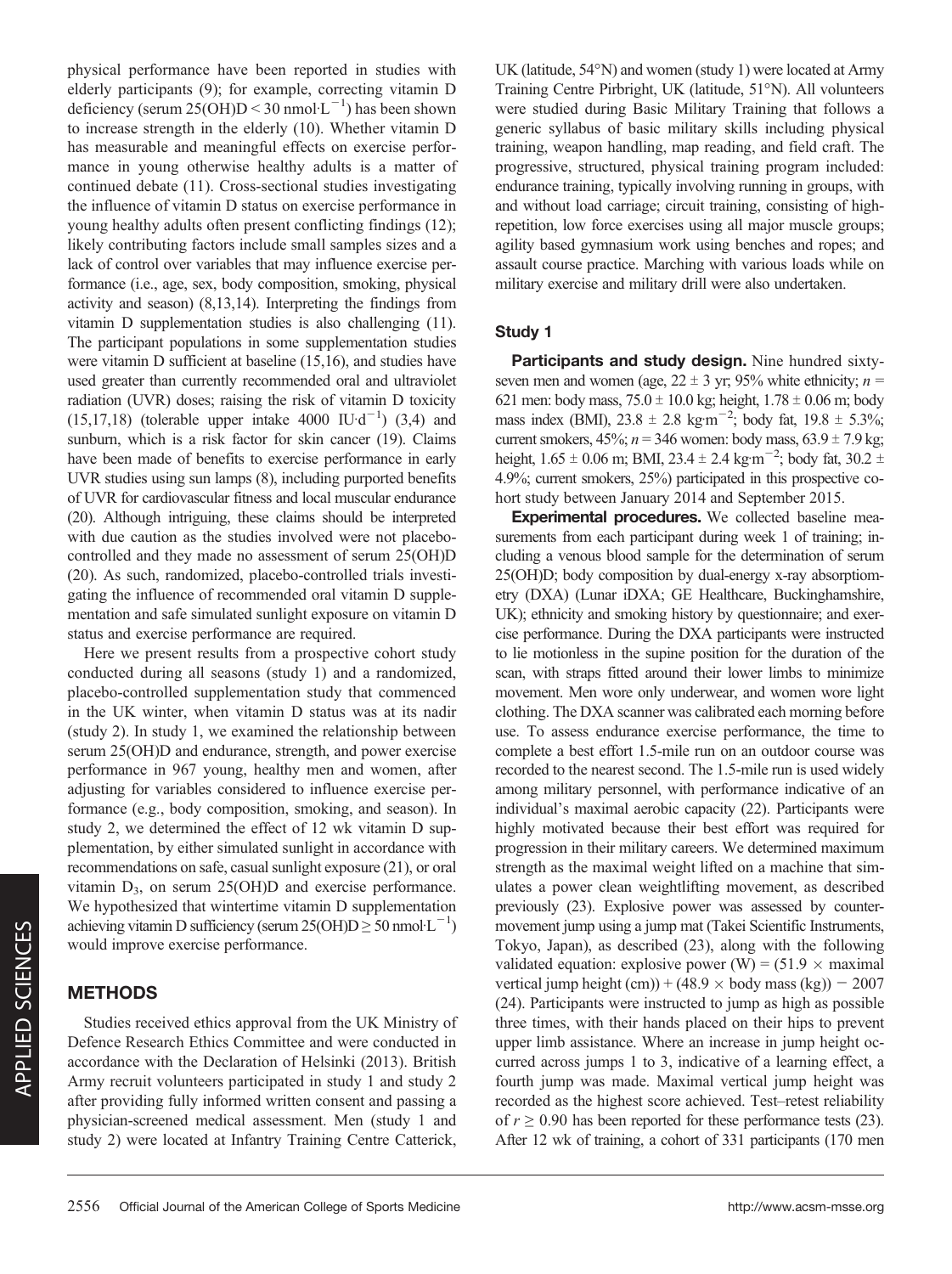and 161 women) repeated baseline measurements; these participants were randomly selected throughout the year to provide a full seasonal spread for follow-up measurements. In addition, medical records were accessed to calculate the number of incomplete training days due to illness or injury for each participant.

## Study 2

Participants and study design. Men were eligible to participate in this double-blind, randomized, placebocontrolled trial if they had sun-reactive skin types I to IV (25); were not currently consuming supplements containing vitamin D; and had not used a sun bed or travelled to a sunny climate in the 3 months before the study. The study took place in 2016 and 2017, with participants commencing in January or February when ambient UVB was negligible at UK latitudes. One hundred thirty-seven men completed the 12-wk intervention with a compliance  $\geq 80\%$  (100% white ethnicity; age,  $22 \pm 3$  yr; body mass,  $77.0 \pm 11.5$  kg; height,  $1.77 \pm 0.06$  m; BMI, 24.4  $\pm$  2.8 kg·m<sup>-2</sup>; body fat, 21.5%  $\pm$  5.3%; current smokers, 34%). There were no differences between treatment and control groups for demographics, anthropometrics and serum vitamin D metabolites at baseline.

Experimental procedures. Participants were block randomized within their platoons to one of four, 12-wk intervention groups: 1) solar-simulated radiation (SSR); 2) SSR placebo (SSR-P); 3) oral vitamin  $D_3$  (ORAL); or 4) oral placebo (ORAL-P). Block randomization (using [randomizer.org\)](http://randomizer.org) resulted in an equal distribution of intervention groups within each platoon, and therefore ensured any differences in training conditions between platoons did not influence the study outcomes. The intervention strategy for the SSR and ORAL groups was to restore and then maintain IOM and EFSA recommended vitamin D sufficiency (serum  $25(OHD \ge 50 \text{ nmol·L}^{-1})$ . Participants completed a 4-wk restoration phase, necessary because 25(OH)D was at its winter nadir, followed by an 8-wk maintenance phase (Fig. 1). Before and after the restoration and maintenance phases, exercise performance was assessed using identical procedures to study 1 and a venous blood sample was collected for the determination of serum vitamin D metabolites. Vitamin D from the diet was estimated in week 12 using a food frequency questionnaire, and solar UVR exposure was measured in weeks 4 and 11 using polysulphone badges (26). Dietary vitamin D intake was then calculated, excluding that which participants in the ORAL group received from their intervention. On completion of the study, participants were asked to guess which intervention, that is, active or control, they thought they had been receiving.

Simulated sunlight. Simulated sunlight was provided in accordance with guidelines on safe sunlight exposure for vitamin D synthesis (21); described previously to achieve serum 25(OH)D  $\geq$  50 nmol<sup>L</sup><sup>-1</sup> in the majority of white skinned persons (19). Those assigned to the SSR intervention were exposed three times a week during the restoration phase to an experimenter-controlled constant UVR dose using a whole body irradiation cabinet (Hapro Jade, Kapelle, the Netherlands) fitted with Arimed B fluorescent tubes (Cosmedico, Stuttgart, Germany). The fluorescent tubes emitted a UVR spectrum similar to sunlight  $(\lambda, 290-400)$  nm; 95% UVA, 320–400 nm; 5% UVB, 290–320 nm) that was characterized by a spectroradiometer (USB2000+; Ocean Optics BV, Duiven, the Netherlands) radiometrically calibrated with traceability to UK national standards. During each exposure, participants received a  $1.3\times$  standard erythemal dose (SED), whereas wearing shorts and T-shirt to expose ~40% skin surface area. This dose is equivalent to  $\sim$ 15 min, midday summer sun exposure six times per week for a casually dressed individual in northern England (latitude  $53.5^{\circ}$ N) (19), and taking account of pre–vitamin D irradiance at different latitudes, can be related to exposure times at other world locations (27). For example, the equivalent exposure time in Philadelphia, Pennsylvania (40°N) would be  $\sim$ 12 min; and that for Oslo,

|                 |                 |                                                                      |                         |   |                                                     | Weeks                      |   |  |   |                          |           |   |    |     |            |
|-----------------|-----------------|----------------------------------------------------------------------|-------------------------|---|-----------------------------------------------------|----------------------------|---|--|---|--------------------------|-----------|---|----|-----|------------|
| <b>Baseline</b> |                 |                                                                      | $\overline{\mathbf{2}}$ | 3 | 4                                                   | 5                          | 6 |  | 7 | 8                        |           | 9 | 10 | 11  | 12         |
|                 |                 | <b>Restoration phase</b><br>(4-weeks)                                |                         |   |                                                     |                            |   |  |   | <b>Maintenance phase</b> | (8-weeks) |   |    |     |            |
|                 | SSR/<br>SSR-P   | SSR or placebo<br>3-times-a-week                                     |                         |   |                                                     | SSR or placebo once-a-week |   |  |   |                          |           |   |    |     |            |
|                 | ORAL/<br>ORAL-P | 1,000 IU·day <sup>-1</sup> oral<br>vitamin D <sub>3</sub> or placebo |                         |   | 400 IU-day-1 oral vitamin D <sub>3</sub> or placebo |                            |   |  |   |                          |           |   |    |     |            |
|                 |                 |                                                                      |                         |   |                                                     |                            |   |  |   |                          |           |   |    |     |            |
|                 |                 |                                                                      |                         |   |                                                     |                            |   |  |   |                          |           |   |    |     |            |
|                 |                 |                                                                      |                         |   |                                                     |                            |   |  |   |                          |           |   |    |     |            |
|                 |                 |                                                                      |                         |   |                                                     |                            |   |  |   |                          |           |   |    |     |            |
|                 |                 |                                                                      |                         |   | <b>PSF</b>                                          |                            |   |  |   |                          |           |   |    | PSF | <b>FFQ</b> |

FIGURE 1—Schematic of study 2 procedures, to investigate the effect of vitamin D supplementation by SSR, oral vitamin D<sub>3</sub> (ORAL), or placebo (SSR-P or ORAL-P) on exercise performance (1.5-mile run, maximum dynamic lift strength and explosive power), using a 4-wk restoration phase followed by an 8-wk maintenance phase. Syringe icon represents blood sample; running icon represents 1.5-mile run; weightlifting icon represents maximum dynamic lift strength; jumping icon represents explosive power; PSF, polysulphone badge; FFQ, food frequency questionnaire.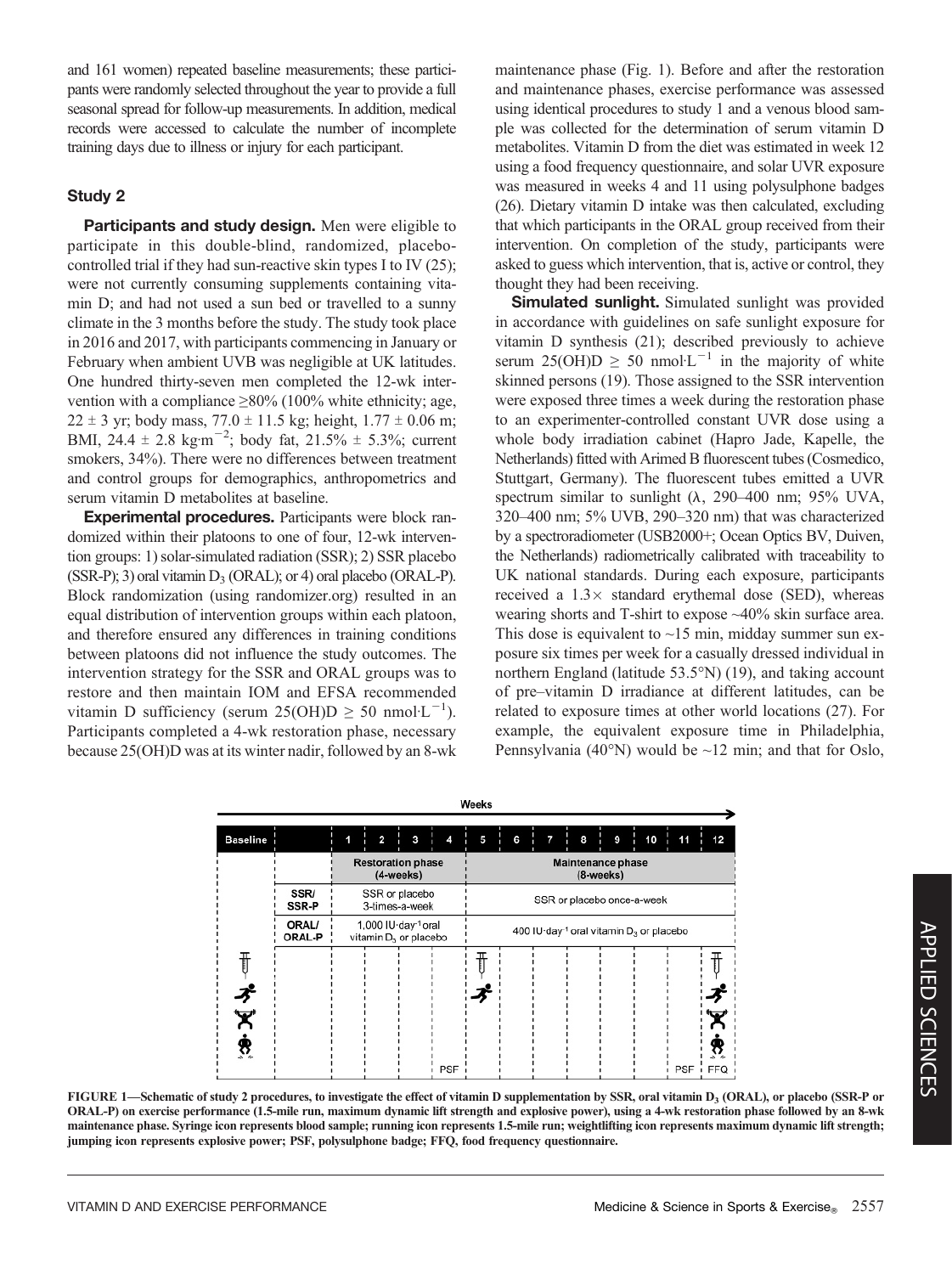Norway (60 $\textdegree$ N) would be ~18 min. During the maintenance phase, we exposed SSR participants to the same  $1.3 \times$  SED dose only once a week: pilot investigations confirmed the required dose to maintain sufficiency (serum  $25(OH)D \ge 50$  nmol $L^{-1}$ ). A constant SSR dose was maintained during the study by monitoring irradiance using a spectroradiometer (USB2000+; Ocean Optics BV) and adjusting for any decrease in measured irradiance emitted by increasing exposure time, as described (19) (mean duration of SSR exposures was  $222 \pm 23$  s). We controlled the exposure time by using an electronic timer on the irradiation cabinet. For the SSR-P participants the number of intervention exposures each week and the exposure duration were the same as SSR except the irradiation cabinet fluorescent tubes were covered with transparent UVR blocking film (DermaGard UV film; SunGard, Woburn, MA). Spectroradiometry confirmed the UVR blocking film was effective at preventing transmission of 99.9% of UVR.

Oral vitamin D<sub>3</sub>. Participants receiving the ORAL intervention consumed a vitamin  $D_3$  capsule daily, containing a 1000 IU dose during the restoration phase and a 400 IU dose during the maintenance phase (Pure Encapsulations, Sudbury, MA). The restoration dose was based on previous predictive modeling to achieve serum  $25(OH)D \ge 50$  nmol·L<sup>-1</sup> (28), and pilot investigations that showed it achieved similar serum 25(OH)D concentrations to SSR; and was less than the tolerable upper intake recommended by the IOM and EFSA (3,4). The ORAL maintenance dose was also in accordance with recommendations (3,29). For 12 wk, ORAL-P participants consumed an identical looking cellulose placebo capsule daily (Almac Group, County Armagh, UK). Independent analysis found the vitamin  $D_3$  content of the 1000 and 400 IU capsules to be 1090 and 460 IU, respectively and confirmed the placebo did not contain vitamin D (NSF International Laboratories, Ann Arbor, MI).

Blood collection and analysis. Whole blood samples were collected by venepuncture from an antecubital vein into plain vacutainer tubes (Becton Dickinson, Oxford, UK) and left to clot for 1 h. Subsequently, samples were centrifuged at 1500g for 10 min at  $4^{\circ}$ C and the serum aliquoted into universal tubes before being immediately frozen at  $-80^{\circ}$ C for later analysis. Total serum 25(OH)D was measured with highpressure liquid chromatography tandem mass spectrometry; and serum 1,25-dihydroxyvitamin D  $(1,25(OH)_2D)$ ; study 2) using the DiaSorin LIAISON XL  $1,25(OH)_2D$  chemiluminescent immunoassay (Stillwater, Minnesota, USA) method. Analyses were performed in a Vitamin D External Quality Assurance Scheme certified laboratory (Bioanalytical Facility, University of East Anglia, Norwich, UK).

Statistical analysis. In study 1, hierarchical multiple linear regression was used to determine the association between 25(OH)D and exercise performance at baseline and follow-up. For the 1.5-mile run, fat mass, smoking and season were included as covariates (8,13,14). For maximum dynamic lift strength and explosive power, covariates were lean body mass, smoking, height and season (8). Follow-up regression models included baseline covariates with the addition of incomplete training days to control for injury and illness (30,31). For these analyses, we estimated a minimum sample size of 155 using effect sizes from a previous study (32) and standard formula  $(n \ge (8 / f^2) + (number of predictors - 1))$ (33). We completed final analyses on 967 participants after removing 2 men with z-scores  $\geq$ 99.9th percentile for baseline 25(OH)D and 1.5-mile run time. We calculated Cohen's  $f^2$ effect size for 25(OH)D using standard formula (34). We also compared exercise performance between baseline serum 25(OH)D quartiles using one-way ANOVA, and calculated Cohen's  $d$  effect size (34). To correct the positive skew of variables not normally distributed, we log or square root transformed fat mass, lean body mass and serum 25(OH)D, where necessary. As required, we corrected the negative skew of 1.5-mile run time using a cube transformation. We used paired-sample t-tests to compare exercise performance between baseline and follow-up. In study 2, we used mixed model ANOVA to compare vitamin D metabolites and exercise performance between vitamin D supplementation (SSR and ORAL combined together) and placebo groups. A sample size estimation for this analysis indicated that 19 participants per group were required to produce an 80% chance of obtaining statistical significance at the 0.05 level, based on the effect size  $(f = 0.175)$  and correlation between repeated measures  $(r = 1.175)$ 0.67) determined from study 1 run time data (G\*Power, version 3.1.9.2). In addition, we compared individual active interventions to their respective placebos (SSR vs SSR-P; and ORAL vs ORAL-P) by mixed model ANOVA. Where statistically significant interactions were found, simple main effects were explored with one-way repeated-measures ANOVA and independent  $t$ -tests. Statistical analyses were performed using SPSS Statistics 22.0 (IBM, Armonk, NY). Statistical significance was accepted at  $P < 0.05$ .

## RESULTS

## Study 1

Exercise performance. For participants who completed measures at baseline and follow-up, 1.5-mile run time was faster at follow-up (men  $627 \pm 48$  vs  $578 \pm 31$  s; women 699  $\pm$  54 vs 667  $\pm$  44 s; P < 0.001). Maximum dynamic lift strength decreased in men (71  $\pm$  12 kg vs 68  $\pm$  11 kg;  $P < 0.01$ ) but did not change in women (43  $\pm$  9 kg vs 44  $\pm$  9 kg; P > 0.05). From baseline to follow-up, explosive power decreased in men (3868  $\pm$  619 W vs 3797  $\pm$  573 W; P < 0.01) but increased in women (2766  $\pm$  465 W vs 2840  $\pm$  436 W; P < 0.01).

Low vitamin D status during winter. Baseline winter serum 25(OH)D was lower than all other seasons in men and lower than summer and fall in women ( $P < 0.001$ ; Fig. 2A). During winter, only 9% of men and 36% of women were vitamin D sufficient (baseline 25(OH)D  $\geq$  50 nmol·L<sup>-1</sup>; Fig. 2B).

Vitamin D status predicts endurance exercise performance. Using hierarchical multiple linear regression, serum 25(OH)D predicted endurance exercise performance after controlling for fat mass, smoking, and season; baseline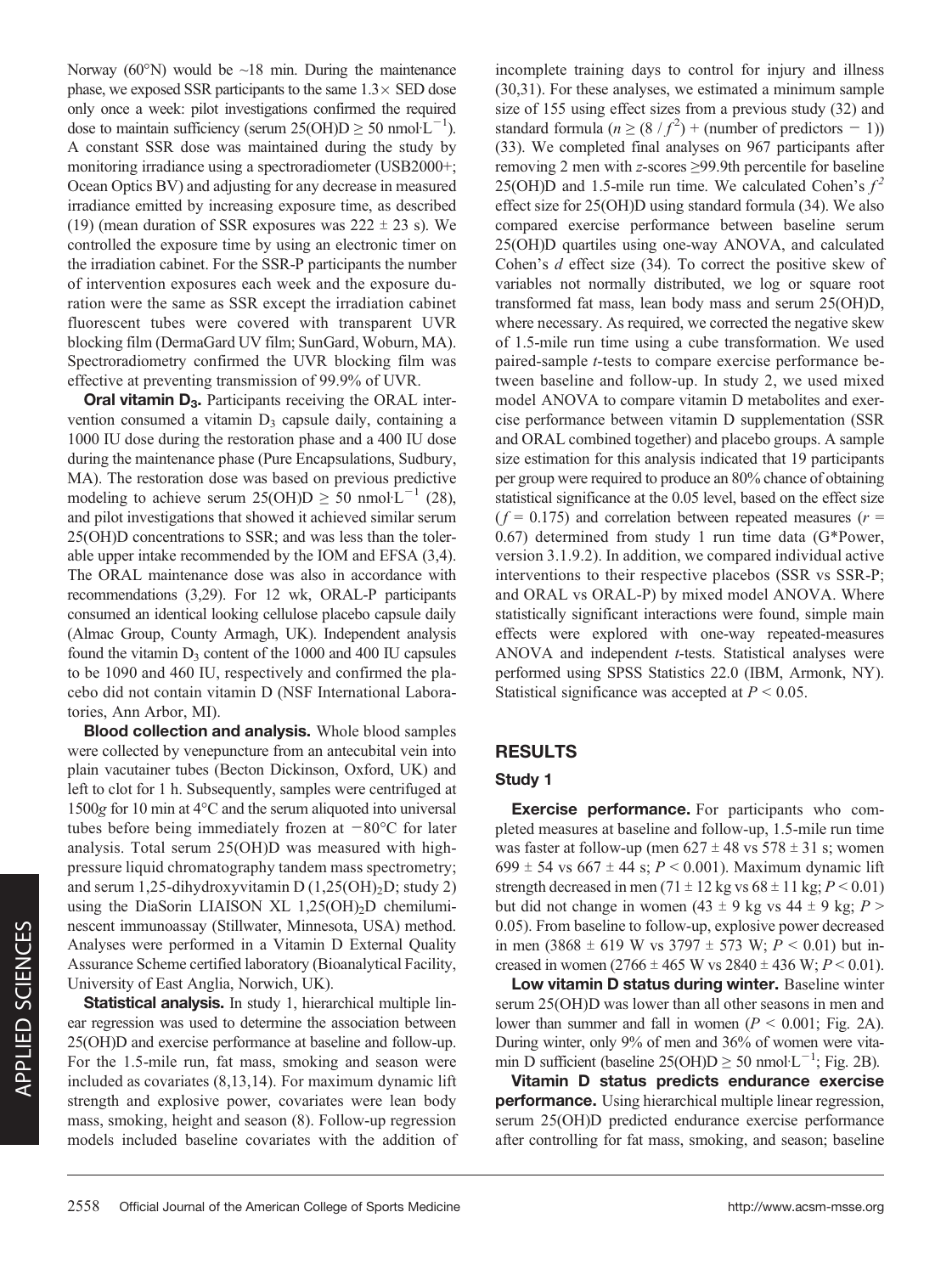

centage of participants categorized as vitamin D sufficient (serum  $25(OH)D \ge$ 50 nmol $L^{-1}$ ; panel B); and 1.5-mile run time by serum 25(OH)D quartiles (panel C) in 967 healthy, young males ( $n = 621$ ) and females ( $n =$ 346) residing in the UK. a, lower than summer ( $P < 0.05$ ). b, lower than fall ( $P < 0.05$ ). c, lower than spring ( $P < 0.05$ ). §, faster than quartiles 1, 2 and 3  $(P < 0.05)$ . Panel A and C data are mean  $\pm$  SD.

serum 25(OH)D accounted for 4% and 6% of the variance in 1.5-mile run time in men and women, respectively (Table 1). Every 1 nmol L<sup>-1</sup> increase in 25(OH)D translated into 0.42  $\pm$ 0.16 s faster ( $\pm$ 95% CI) 1.5-mile run time in men and 0.57  $\pm$ 0.25 s faster 1.5-mile run time in women. Although statistically significant, the small Cohen's  $f^2$  effect sizes indicate the magnitude of additional variance explained in endurance performance by serum 25(OH)D is relatively small (Table 1). These relationships were not reliant on participants with high or low 25(OH)D concentrations because positive associations remained after removing men and women with  $25(OH)D \ge 75$  or  $\leq$ 30 nmol·L<sup>-1</sup> (P  $\leq$  0.05). At follow-up, after 12 wk of training, 25(OH)D was again positively associated with endurance exercise performance, irrespective of whether the number of incomplete training days was included in the model; 25(OH)D explained 6% and 3% of the variance in 1.5-mile run time in men and women, respectively, after controlling for fat mass, smoking, season, and the number of incomplete training days (Table 1). Using a simple one-way ANOVA, that is, without control for body composition, smoking and season, 1.5-mile run time was fastest among men with baseline serum 25(OH)D in the highest quartile  $($ >75 nmol·L<sup>-1</sup>,  $P$  < 0.05, Cohen's d effect size = 0.4); a similar trend was observed in women (Fig. 2C,  $P < 0.1$ ; Cohen's d effect size =  $0.4$ ).

Vitamin D status was not associated with strength or power exercise performance. Serum 25(OH)D was not significantly associated with maximum dynamic lift strength, or explosive power in men or women after controlling for lean mass, smoking, height and season ( $P >$ 0.05). At follow-up, once again 25(OH)D was not associated with maximum dynamic lift strength, or explosive power in men or women ( $P > 0.05$ ). Analyzing quartiles of baseline serum 25(OH)D using simple one-way ANOVA, there were no differences in maximum dynamic lift strength or explosive power ( $P > 0.05$ ).

#### Study 2

During the 12-wk intervention, daily sunlight exposure  $(0.22 \pm 0.33$  SED d<sup>-1</sup>;  $P > 0.05$ ) and daily dietary vitamin D intake were not different between groups  $(120 \pm 88 \text{ IU} \cdot \text{d}^{-1})$ ,  $P > 0.05$ ). Participants were sufficiently blinded to the intervention since only 35% correctly guessed their allocated group, 32% were incorrect, and 33% said they did not know whether they had received an active or placebo intervention.

Safe simulated sunlight and oral vitamin  $D_3$  restored vitamin D sufficiency in almost all. At baseline, approximately three quarters (74%) of volunteers were vitamin D insufficient (serum  $25(OH)D < 50$  nmol·L<sup>-1</sup>) and ap-FIGURE 2—Seasonal variation in serum 25(OH)D (panel A) and per-<br>centage of participants categorized as vitamin D sufficient (serum 25(OH)D > proximately one third  $(31\%)$  were vitamin D deficient (serum

|                                                         |  |  |  | TABLE 1. Serum 25(OH)D predicts 1.5-mile run time after controlling for fat mass, smoking, |  |  |
|---------------------------------------------------------|--|--|--|--------------------------------------------------------------------------------------------|--|--|
| and season, plus incomplete training days at follow-up. |  |  |  |                                                                                            |  |  |

|                      | $R^2$          |              | Sig. F        | Standardized |               |
|----------------------|----------------|--------------|---------------|--------------|---------------|
|                      | <b>Overall</b> | $\Delta R^2$ | <b>Change</b> | <b>Beta</b>  | Cohen's $f^2$ |
| Males                |                |              |               |              |               |
| <b>Baseline</b>      | 0.20           | 0.04         | < 0.001       | $-0.24$      | 0.04          |
| Follow-up            | 0.29           | 0.06         | 0.002         | $-0.32$      | 0.09          |
| Follow-up            | 0.30           | 0.06         | 0.002         | $-0.33$      | 0.09          |
| (incomplete training |                |              |               |              |               |
| days added)          |                |              |               |              |               |
| Females              |                |              |               |              |               |
| <b>Baseline</b>      | 0.34           | 0.06         | < 0.001       | $-0.26$      | 0.08          |
| Follow-up            | 0.37           | 0.04         | 0.007         | $-0.23$      | 0.06          |
| Follow-up            | 0.39           | 0.03         | 0.013         | $-0.22$      | 0.05          |
| (incomplete training |                |              |               |              |               |
| davs added)          |                |              |               |              |               |

Cohen's  $f^2 \ge 0.02$ ,  $\ge 0.15$  and  $\ge 0.35$  represent small, medium and large effect sizes, respectively (33).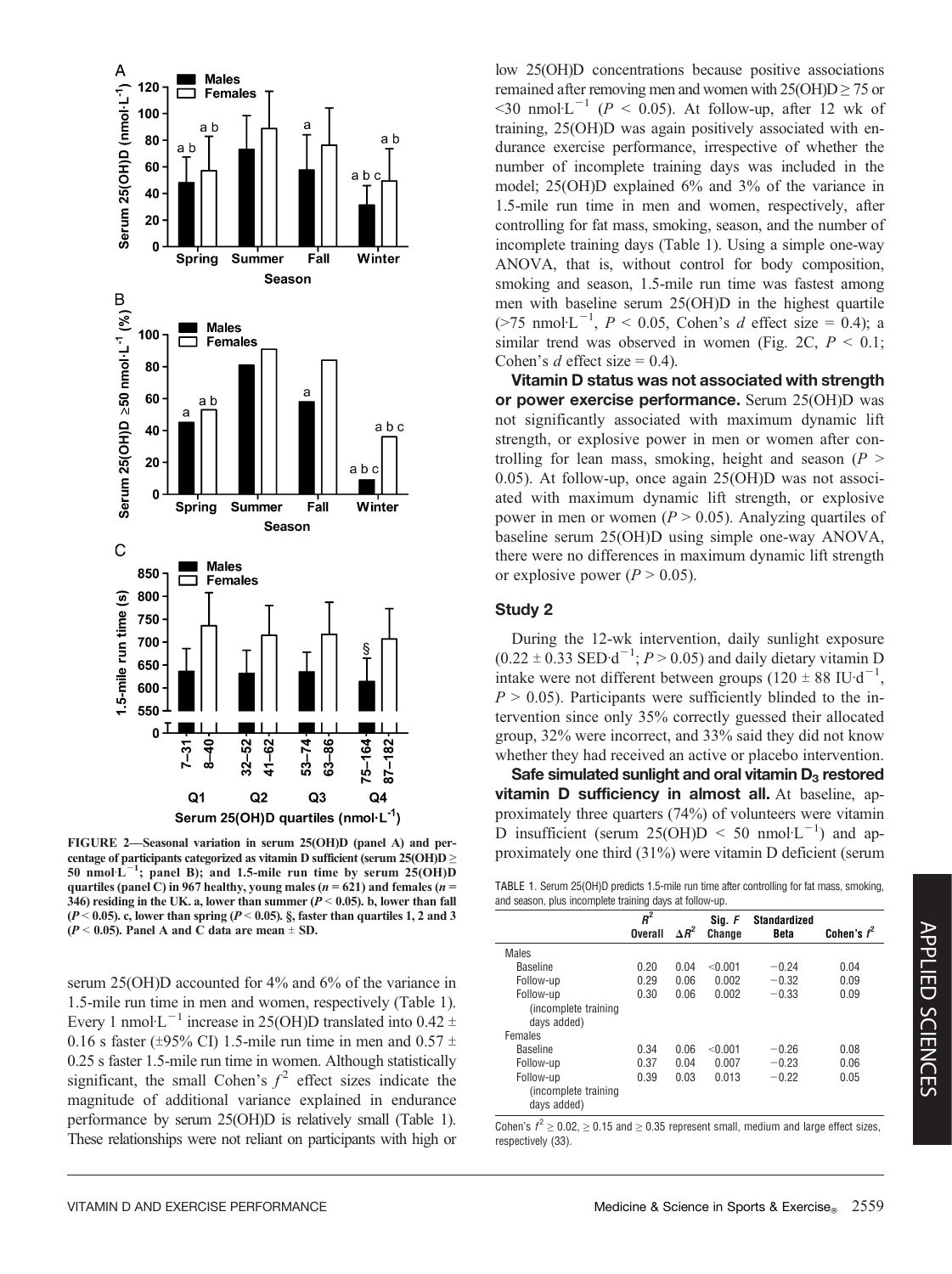$25(OH)D < 30$  nmol·L<sup>-1</sup>). Both SSR and ORAL supplementation were successful strategies to achieve vitamin D sufficiency and maintain serum 25(OH)D concentrations so that at weeks 5 and 12 serum 25(OH)D concentrations in the SSR and ORAL groups were higher than their respective placebo groups ( $P < 0.001$ ; Fig. 3). Indeed, by week 5, almost all SSR and ORAL participants were vitamin D sufficient (97%: serum  $25(OH)D \geq 50$  nmol $L^{-1}$ ), and none were vitamin D deficient (serum 25(OH)D < 30 nmol·L<sup>-1</sup>); additionally, more than half (59%) had achieved the proposed optimal serum 25(OH)D  $\geq$  75 nmol·L<sup>-1</sup> (1,2,35). Serum 1,25(OH)<sub>2</sub>D increased from baseline in the SSR and ORAL groups ( $P \leq$ 0.05; Fig. 4), and was higher than placebo groups at week 5  $(P < 0.05)$ . There was no difference between groups at week 12 ( $P > 0.05$ ) because serum 1,25(OH)<sub>2</sub>D increased from weeks 5 to 12 in the placebo groups ( $P < 0.01$ ).

Safe simulated sunlight and oral vitamin  $D_3$  did not affect exercise performance. Vitamin D supplementation that achieved vitamin D sufficiency in almost all participants did not affect 1.5-mile run time, maximum dynamic lift strength or explosive power (Table 2, all interaction  $P$  values  $>0.05$ ). Furthermore, participants on SSR and ORAL that achieved the proposed optimal vitamin D status (serum  $25(OH)D \ge 75$  nmol $L^{-1}$ ) by week 5 did not improve their 1.5-mile run time more than those who received placebo and remained vitamin D insufficient (1.5-mile run time improvement by week 5: participants  $\geq 75$  nmol·L<sup>-1</sup>; -28  $\pm$  32 s vs participants on placebo and < 50 nmol $\cdot$ L<sup>-1</sup>; -24  $\pm$  34 s,  $P > 0.05$ , Cohen's d effect size = 0.1). Additionally, those who achieved proposed optimal vitamin D status by week 12 did not improve their 1.5-mile run time, maximum dynamic lift strength or explosive power more than those who



FIGURE 3—Serum 25(OH)D and percentage of participants categorized as vitamin D sufficient (serum 25(OH)D  $\geq$  50 nmol L  $^{-1}$ ) in response to 12 wk of vitamin D supplementation by SSR and oral vitamin D<sub>3</sub> (ORAL). Panels A and B show combined active interventions (SSR and ORAL) vs combined placebo (SSR-P and ORAL-P), panels C and D show SSR vs SSR-P, and panels E & F show ORAL vs ORAL-P.  $\dagger\dagger\dagger P < 0.001$ , greater than baseline.  $\ddagger \ddagger \ddagger P < 0.001$ , greater than week 5. \*P < 0.05 and \*\*\*P < 0.001, greater than placebo. Data in panels A, C, and E are mean  $\pm$  SD.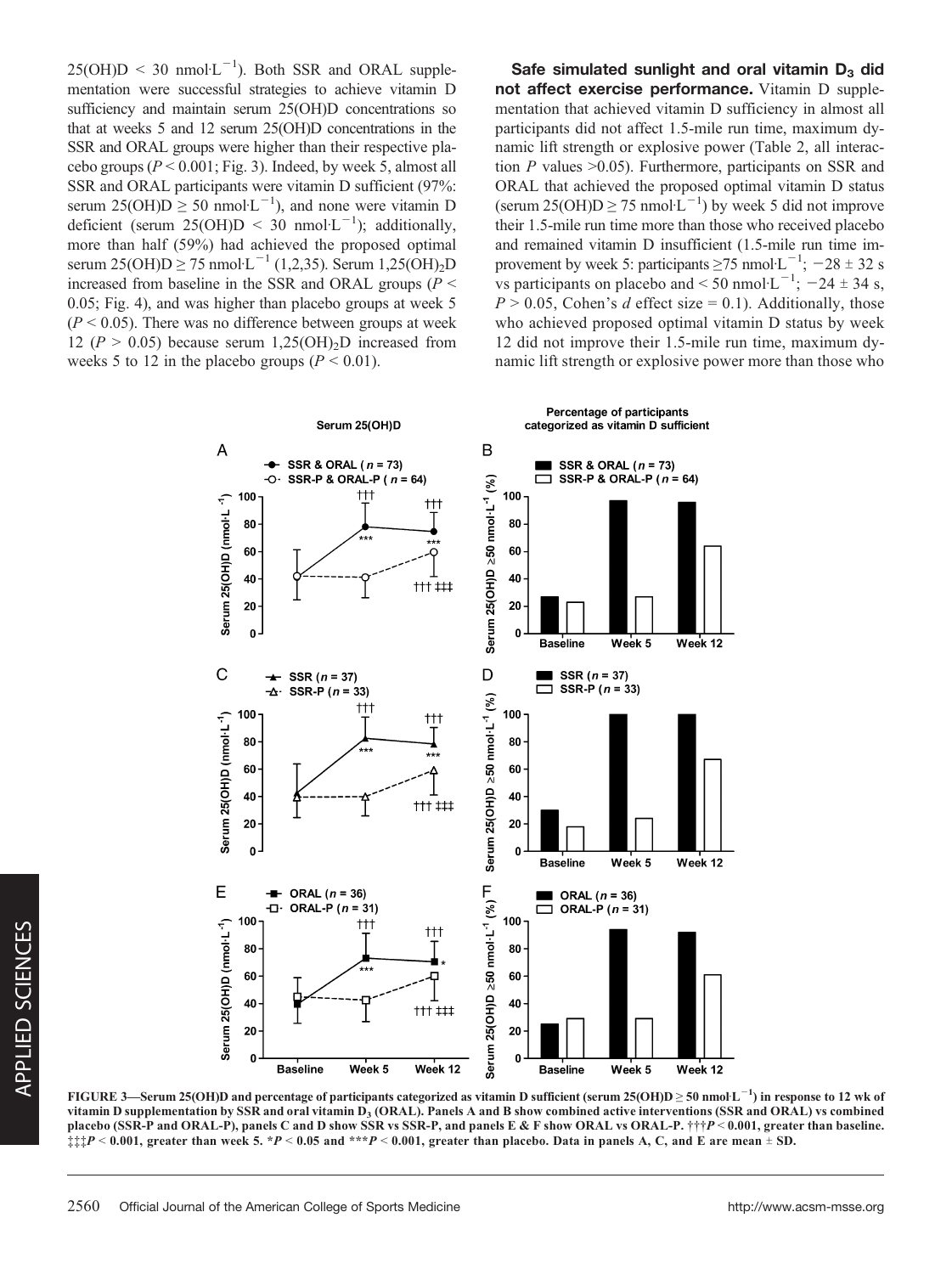

FIGURE 4—Serum 1,25(OH)2D in response to 12 wk of vitamin D supplementation by SSR and oral vitamin  $D_3$  (SSR and ORAL) vs placebo (SSR-P and ORAL-P).  $\dagger P < 0.05$  and  $\dagger \dagger P < 0.01$ , greater than baseline.  $\ddagger + P < 0.01$ , greater than week 5.  $\dot{P} < 0.05$ , greater than placebo. Data are mean  $\pm$  SD.

remained vitamin D insufficient ( $P > 0.05$ ). As expected, 1.5-mile run time improved during training; however, explosive power decreased during training (Table 2, main effect of time;  $P < 0.01$ ).

## **DISCUSSION**

#### Primary Findings and Strengths

In study 1, in 967 young, healthy military recruits, we showed there was no influence of vitamin D status on muscular strength and power; however, a novel finding was that serum 25(OH)D was positively associated with endurance running performance in both men and women (Table 1). The findings of study 1 can be considered robust as they were observed in men and women; after controlling for body composition, smoking, and season; and after removing those with low or high vitamin D status (serum 25(OH)D  $\leq$  30 or  $\geq$  75 nmol·L<sup>-1</sup>). Study 1 is the first to control for body composition in regression models investigating the relationship between vitamin D status and endurance running performance. Controlling for body composition is important because excess adipose tissue sequesters vitamin D; hence, individuals with high fat mass have lower serum 25(OH)D concentrations (36). High fat mass impairs exercise performance in young adults (13); consequently, high body fat and low availability of vitamin D may be responsible for poor performance in individuals with insufficient serum 25(OH)D concentrations. We have additional confidence in study 1 findings because the relationships were observed at the start of training and again after 12 wk of training; both before and after taking account of incomplete training days due to illness and injury (Table 1). In terms of practical significance, the magnitude of the association between serum 25(OH)D and endurance performance in study 1 can be considered small (Cohen's  $f^2$  effect sizes <0.15). Nevertheless, in real-world terms, 1.5-mile run time was ~half-a-second faster for every 1 nmol·L<sup> $-1$ </sup> increase in serum 25(OH)D in men and women; equating to an ~20 s improvement in 1.5-mile run time for a 40 nmol·L<sup> $-1$ </sup> increase in serum 25(OH)D.

Given the low prevalence of vitamin D sufficiency during wintertime in study 1 (only 9% of men and 36% of women were vitamin D sufficient; Fig. 2B), in study 2, we explored the possibility that achieving vitamin D sufficiency from its wintertime nadir would enhance exercise performance. Study 2 involved a unique comparison of safe, simulated, casual skin sunlight exposure and oral vitamin  $D_3$  supplementation specifically designed to achieve vitamin D sufficiency. Contrary to our hypothesis, achieving and maintaining IOM and EFSA defined vitamin D sufficiency in 97% of participants, who received vitamin D supplementation (Fig. 3), did not benefit endurance, strength or power exercise performance (Table 2).

#### Vitamin D and Exercise Performance

Previous research relying on cross-sectional designs that did not control for important confounders (e.g., body composition) may have overestimated the influence of vitamin D on exercise performance (8,12). Consistent with this notion, in study 1, we show that endurance performance was best in those with proposed optimal serum  $25(OH)D \ge 75$  nmol $L^{-1}$ (Fig. 2C) (1,2,35). Our randomized placebo-controlled trial in contrast showed no beneficial effect of achieving vitamin D sufficiency on exercise performance. Furthermore, in  $~60\%$ of our participants, vitamin D supplementation achieved the proposed optimal serum  $25(OH)D \ge 75$  nmol $L^{-1}$  but this did not lead to improved exercise performance. These findings agree with other randomized, controlled trials suggesting that oral vitamin D supplementation does not directly benefit exercise performance (15,17,37). We add to this body of work by showing that exercise performance is not improved when vitamin D status is increased by oral vitamin  $D_3$  or UVB supplementation. Although supplementation restored vitamin D sufficiency, the relatively small increase in serum  $1,25(OH)<sub>2</sub>D$ (Fig. 4) could conceivably account for the absence of a beneficial effect on exercise performance. Whether larger vitamin D

| TABLE 2. Influence of 12-weeks solar-simulated radiation (SSR), placebo solar-simulated radiation (SSR-P), oral vitamin D <sub>3</sub> (ORAL), and oral placebo (ORAL-P) on exercise performance. |  |  |  |
|---------------------------------------------------------------------------------------------------------------------------------------------------------------------------------------------------|--|--|--|
|---------------------------------------------------------------------------------------------------------------------------------------------------------------------------------------------------|--|--|--|

|                                   | <b>SSR</b>     | <b>SSR-P</b>   | ORAL           | <b>ORAL-P</b>  |
|-----------------------------------|----------------|----------------|----------------|----------------|
| Baseline                          | 616 $\pm$ 34   | $633 \pm 47$   | $636 \pm 42$   | $631 \pm 61$   |
| $\triangle$ Baseline to week 5*   | $-20 \pm 24$   | $-14 \pm 35$   | $-32 \pm 37$   | $-28 \pm 40$   |
| $\triangle$ Baseline to week 12*  | $-40 \pm 25$   | $-33 \pm 38$   | $-49 \pm 42$   | $-54 \pm 42$   |
| Baseline                          | $70 \pm 13$    | $71 \pm 12$    | $68 \pm 12$    | $76 \pm 13$    |
| $\Delta$ Baseline to week 12      | $-1 \pm 9$     | $-1+7$         | $+1 \pm 8$     | $-3 \pm 7$     |
| Baseline                          | $3888 \pm 704$ | $3930 \pm 609$ | $3808 \pm 663$ | $3911 \pm 633$ |
| $\triangle$ Baseline to week 12** | $-96 \pm 306$  | $-33 \pm 332$  | $-43 \pm 345$  | $-62 \pm 322$  |
|                                   |                |                |                |                |

Interaction  $P > 0.05$ , SSR and ORAL vs SSR-P and ORAL-P. Main effect of time vs baseline. \* $P < 0.001$  and \*\* $P < 0.05$ .

Data are mean  $\pm$  SD.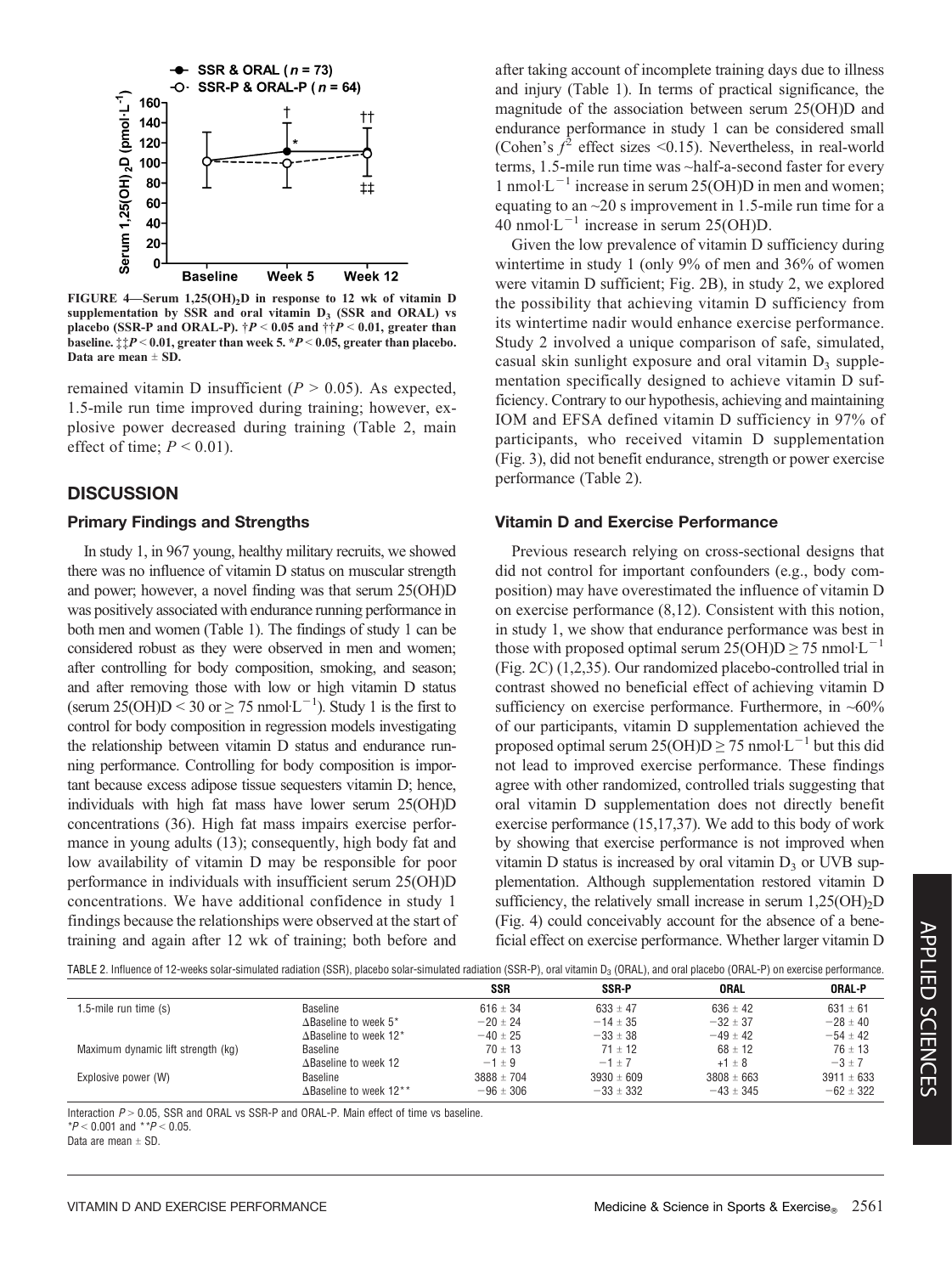skin damage and vitamin D toxicity, respectively (3,21). We recognize that the positive association between vitamin D status and endurance performance in study 1 may be at least partly explained by reverse causation: individuals with greater long-term physical activity are more likely to have greater aerobic fitness, spend more time outdoors exposed to sunlight and, in-turn, have higher serum 25(OH)D. A limitation of study 1 is that we did not account for long-term

doses, achieving greater than normal seasonal changes in serum  $25(OH)D$  (e.g.,  $> 100$  nmol·L<sup>-1</sup>), would have beneficial effects on exercise performance remains unclear. Although this may appear to be the logical next step in supplementation studies, larger vitamin D doses may be ineffective because they will increase serum 24,25-dihydroxyvitamin D (24,25(OH)<sub>2</sub>D) concentrations, which may impair vitamin D receptor– $1,25(OH)_2D$ –mediated adaptations beneficial for exercise performance (11,38). Moreover, higher doses of simulated sunlight and oral vitamin  $D_3$  in excess of tolerable upper intakes (4000 IU·d<sup>-1</sup>) risk

physical activity in our regression model. If serum 25(OH)D concentration in study 1 was reflective of an individual's longterm vitamin D status, it may be that long-term vitamin D sufficiency is necessary for optimal endurance performance. Therefore, 12 wk of vitamin D supplementation in study 2 may have been an inadequate duration to benefit exercise performance. In accordance with this notion, an extended period of vitamin D supplementation improved skeletal muscle remodeling in untrained, young men during a progressive resistance training program (39). However, the reported benefits of longer-term vitamin D supplementation on skeletal muscle remodeling did not translate to improved muscular strength (39). A further limitation of both study 1 and study 2 was that exercise performance was assessed using relatively simple exercise tests in the field environment. Notwithstanding, the strength of these tests is that they are functionally relevant for athletic and military performance, involving multiple joints working in synergy, and have been shown to predict functional task success and injury risk (22). Participants' performance on the tests was also typical of recruits who had passed military entry standards, and directly relevant to young, physically active adults. Further research is recommended to confirm our findings in elite athletes. A limitation of study 2 is that we only tested men; it was reasoned that vitamin D supplementation would most likely benefit exercise performance in men because vitamin D insufficiency was more prevalent in men than women in study 1. We also acknowledge that study 2 findings for SSR are only relevant to those with Fitzpatrick sun-reactive skin type I–IV (white skin) and not sun-reactive skin type V or VI (brown or black skin): serum 25(OH)D response to SSR in sun-reactive skin type V has been shown to be approximately half that achieved in those with sun-reactive skin type I–IV (40). Exposure to springtime ambient UVB in study 2 caused serum 25(OH)D to increase in the placebo groups at week 12 (Fig. 3). However, we demonstrated that exposure to ambient UVB was not different between groups, and no effect of vitamin D supplementation on exercise performance was

seen when vitamin D–sufficient placebo group participants were removed from analyses.

## **Perspectives**

The American College of Sports Medicine's recent nutrition and athletic performance position stand called for research to investigate vitamin D's potentially important influence on exercise performance; facilitating the determination of optimal vitamin D thresholds and supplementation recommendations (1). Our finding that vitamin D supplementation, even that which achieves the proposed optimal serum  $25(OH)D \ge 75$  nmol $L^{-1}$ , has no beneficial effect on exercise performance is therefore timely and has important implications for future nutrition and athletic performance recommendations. Despite evidence indicating that vitamin D supplementation does not benefit exercise performance, avoiding low serum 25(OH)D is considered important for musculoskeletal health (3,4,29). Vitamin D insufficiency is widespread in athletes and nonathletes (1,2). Correcting vitamin D insufficiency may also optimize training availability in athletes and military personnel by increasing resistance to upper respiratory tract infections (41) and reducing risk of injury (30). Our vitamin D supplementation strategies were effective in eliminating vitamin D deficiency and achieving vitamin D sufficiency in almost all. Future studies could use these methods to investigate the potential benefits of vitamin D supplementation on immune health and bone health; and the possible benefits of longer-term vitamin D supplementation.

Rather than restoring vitamin D sufficiency from its winter nadir, as in study 2, studies should investigate the effect of preventing the decline in end of summer serum 25(OH)D by commencing vitamin D supplementation in late summer or early fall and continuing until spring (~6 months). We propose the 400 IU·d<sup>-1</sup> oral vitamin D<sub>3</sub> dose from the maintenance phase of study 2 for the purpose of maintaining end of summer vitamin  $D$  sufficiency: this oral vitamin  $D_3$  supplementation approach corresponds with current IOM and EFSA recommendations  $(3,4)$ . Oral vitamin  $D_3$  supplementation is recommended for this purpose because unlike simulated sunlight, there is no time burden for an individual; no requirement for bulky irradiation cabinets; and oral vitamin  $D_3$  supplementation is effective regardless of sun-reactive skin type (40). Studies are also required to further our understanding of how genetic variation between individuals (e.g. in vitamin D binding protein) might affect health and exercise performance outcomes to vitamin D supplementation (11). These studies, particularly those completed in diverse ethnic samples, should also consider assessing the bioavailable (free) fraction of vitamin D: health outcomes such as bone mineral density reportedly relate more closely to bioavailable vitamin D than to total serum 25(OH)D (11).

## **CONCLUSIONS**

Vitamin D status predicted endurance exercise performance, but not strength or power, in a prospective cohort study of 967 young, healthy men and women after controlling for body composition, smoking and season. In a randomized,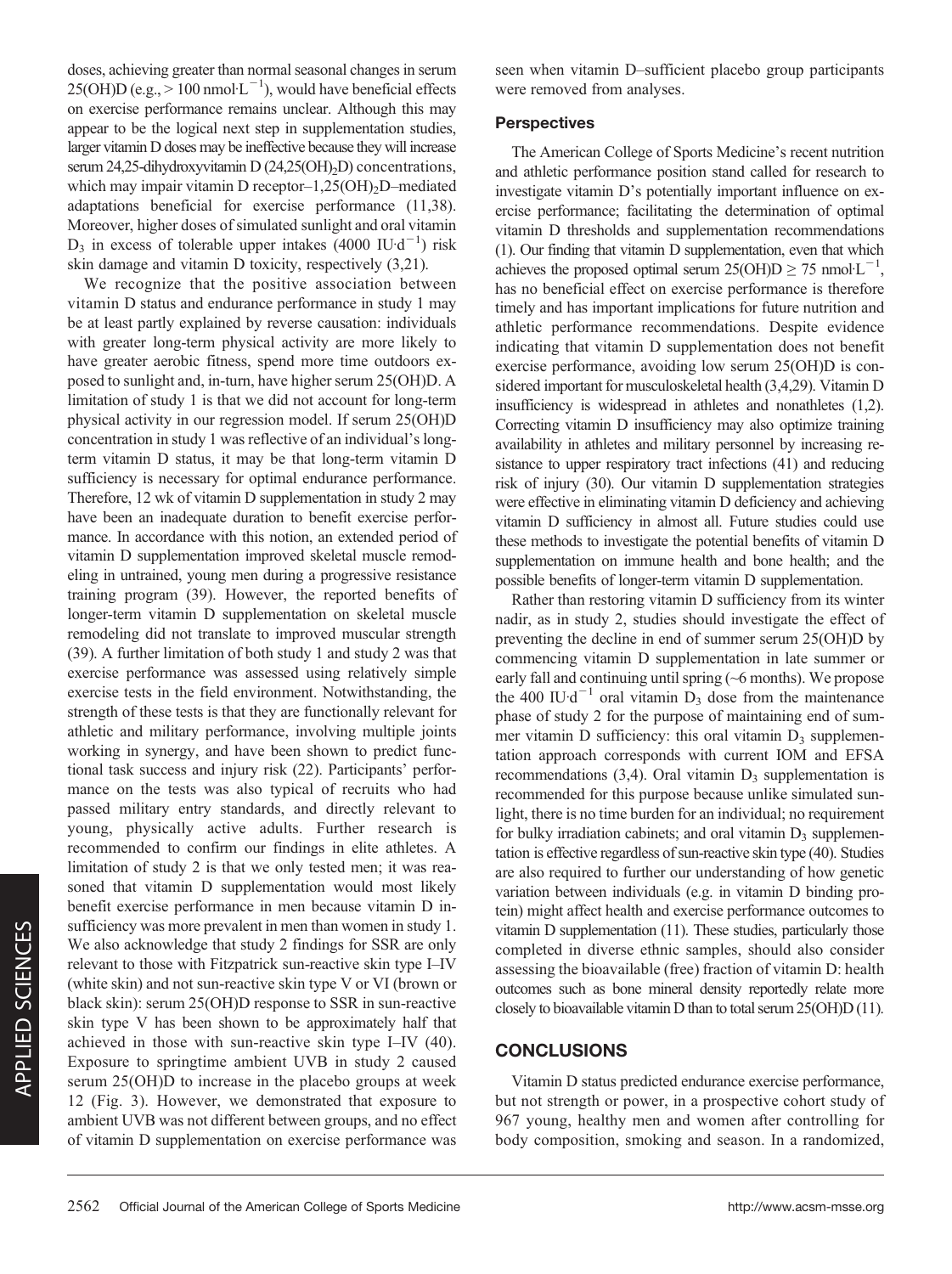placebo-controlled trial, safe simulated summer sunlight or oral vitamin D<sub>3</sub> were effective in achieving clinically important vitamin D sufficiency in almost all. However, vitamin D supplementation did not improve exercise performance, suggesting that vitamin D does not directly affect exercise performance.

The authors would like to thank Xin Hui Aw Yong, Mark Ward, Claire Potter, Anna Ferrusola-Pastrana and Dr. Thomas O'Leary for their

#### **REFERENCES**

- 1. Thomas DT, Erdman KA, Burke LM. American College of Sports Medicine joint position statement. Nutrition and athletic performance. Med Sci Sports Exerc. 2016;48(3):543–68.
- 2. Larson-Meyer DE, Willis KS. Vitamin D and athletes. Curr Sports Med Rep. 2010;9(4):220–6.
- 3. Institute of Medicine. Dietary reference intakes for calcium and vitamin D. Washington. D.C.: National Academies Press; 2011. pp. 345–455.
- 4. European Food Safety Authority. Scientific opinion on dietary reference values for vitamin D. EFSA J. 2016;14(10):1–145.
- 5. Girgis CM, Clifton-Bligh RJ, Hamrick MW, Holick MF, Gunton JE. The roles of vitamin D in skeletal muscle: form, function, and metabolism. Endocr Rev. 2013;34(1):33–83.
- 6. Allison RJ, Close GL, Farooq A, et al. Severely vitamin D-deficient athletes present smaller hearts than sufficient athletes. Eur J Prev Cardiol. 2015;22(4):535–42.
- 7. Tarcin O, Yavuz DG, Ozben B, et al. Effect of vitamin D deficiency and replacement on endothelial function in asymptomatic subjects. J Clin Endocrinol Metab. 2009;94(10):4023–30.
- 8. Cannell JJ, Hollis BW, Sorenson MB, Taft TN, Anderson JJ. Athletic performance and vitamin D. Med Sci Sports Exerc. 2009;  $41(5):1102-10.$
- 9. Annweiler C, Schott AM, Berrut G, Fantino B, Beauchet O. Vitamin D-related changes in physical performance: a systematic review. J Nutr Health Aging. 2009;13(10):893–8.
- 10. Stockton KA, Mengersen K, Paratz JD, Kandiah D, Bennell KL. Effect of vitamin D supplementation on muscle strength: a systematic review and meta-analysis. Osteoporos Int. 2011;22(3):859-71.
- 11. Owens DJ, Allison R, Close GL. Vitamin D and the athlete: current perspectives and new challenges. Sports Med. 2018;48(1 Suppl):3–16.
- 12. Todd JJ, Pourshahidi LK, McSorley EM, Madigan SM, Magee PJ. Vitamin D: recent advances and implications for athletes. Sports Med. 2015;45(2):213–29.
- 13. Mattila VM, Tallroth K, Marttinen M, Pihlajamaki H. Physical fitness and performance. Body composition by DEXA and its association with physical fitness in 140 conscripts. Med Sci Sports Exerc. 2007;39(12):2242–7.
- 14. Song EY, Lim CL, Lim MK. A comparison of maximum oxygen consumption, aerobic performance, and endurance in young and active male smokers and nonsmokers. Mil Med. 1998;163(11):770–4.
- 15. Close GL, Leckey J, Patterson M, et al. The effects of vitamin  $D_3$ supplementation on serum total 25[OH]D concentration and physical performance: a randomised dose-response study. Br J Sports Med. 2013;47(11):692–6.
- 16. Dubnov-Raz G, Livne N, Raz R, Cohen AH, Constantini NW. Vitamin D supplementation and physical performance in adolescent swimmers. Int J Sport Nutr Exerc Metab. 2015;25(4):317-25.
- 17. Owens DJ, Webber D, Impey SG, et al. Vitamin D supplementation does not improve human skeletal muscle contractile properties in insufficient young males. Eur J Appl Physiol. 2014;114(6):1309–20.
- 18. Close GL, Russell J, Cobley JN, et al. Assessment of vitamin D concentration in non-supplemented professional athletes and healthy adults during the winter months in the UK: implications for skeletal muscle function. J Sports Sci. 2013;31(4):344–53.

assistance with data collection. We also thank Prof. Ann Webb and Dr. Richard Kift for providing and analyzing the polysulphone badges.

This work was funded by the Ministry of Defence (Army), UK

The authors declare no conflicts of interest. The results of study 1 and study 2 are presented clearly, honestly, and without fabrication, falsification, or inappropriate data manipulation; and, they do not constitute endorsement by ACSM.

Ethics approval for study 1 and study 2 was obtained from the UK Ministry of Defence Research Ethics Committee (protocol numbers 165/Gen/10 and 692/MoDREC/15, respectively).

- 19. Rhodes LE, Webb AR, Fraser HI, et al. Recommended summer sunlight exposure levels can produce sufficient ( $>$  or =20 ng ml(-1)) but not the proposed optimal ( $>$  or =32 ng ml(-1)) 25(OH)D levels at UK latitudes. J Invest Dermatol. 2010;130(5):1411–8.
- 20. Allen RM, Cureton TK. Effect of ultraviolet radiation on physical fitness. Arch Phys Med Rehabil. 1945;26:641–4.
- 21. Advisory Group on Non-ionising Radiation. Ultraviolet radiation, vitamin D and health. London: Public Health England; 2017. pp. 7.
- 22. Friedl KE, Knapik JJ, Häkkinen K, et al. Perspectives on aerobic and strength influences on military physical readiness: report of an International Military Physiology Roundtable. J Strength Cond Res. 2015;29(11 Suppl):S10–23.
- 23. Fortes MB, Diment BC, Greeves JP, Casey A, Izard R, Walsh NP. Effects of a daily mixed nutritional supplement on physical performance, body composition, and circulating anabolic hormones during 8 weeks of arduous military training. Appl Physiol Nutr Metab. 2011; 36(6):967–75.
- 24. Sayers SP, Harackiewicz DV, Harman EA, Frykman PN, Rosenstein MT. Cross-validation of three jump power equations. Med Sci Sports Exerc. 1999;31(4):572–7.
- 25. Fitzpatrick TB. The validity and practicality of sun-reactive skin types I through VI. Arch Dermatol. 1988;124(6):869–71.
- 26. Webb AR, Kift R, Durkin MT, et al. The role of sunlight exposure in determining the vitamin D status of the U.K. white adult population. Br J Dermatol. 2010;163(5):1050–5.
- 27. Webb AR, Kift R, Berry JL, Rhodes LE. The vitamin D debate: translating controlled experiments into reality for human sun exposure times. Photochem Photobiol. 2011;87(3):741-5.
- 28. Cashman KD, Hill TR, Lucey AJ, et al. Estimation of the dietary requirement for vitamin D in healthy adults. Am J Clin Nutr. 2008; 88(6):1535–42.
- 29. Scientific Advisory Committee on Nutrition. Vitamin D and Health. London: Public Health England; 2016. pp. 140.
- 30. Lappe J, Cullen D, Haynatzki G, Recker R, Ahlf R, Thompson K. Calcium and vitamin D supplementation decreases incidence of stress fractures in female navy recruits. *J Bone Miner Res.* 2008; 23(5):741–9.
- 31. Halliday TM, Peterson NJ, Thomas JJ, Kleppinger K, Hollis BW, Larson-Meyer DE. Vitamin D status relative to diet, lifestyle, injury, and illness in college athletes. Med Sci Sports Exerc. 2011; 43(2):335–43.
- 32. Fitzgerald JS, Peterson BJ, Warpeha JM, Johnson SC, Ingraham SJ. Association between vitamin D status and maximal-intensity exercise performance in junior and collegiate hockey players. J Strength Cond Res. 2015;29(9):2513–21.
- 33. Green SB. How many subjects does it take to do a regression analysis. Multivariate Behav Res. 1991;26(3):499–510.
- 34. Cohen J. Statistical Power Analysis for the Behavioral Sciences. 2nd ed. Hillsdale, NJ: Lawrence Erlbaum; 1988. pp. 19–414.
- 35. Holick MF, Binkley NC, Bischoff-Ferrari HA, et al. Evaluation, treatment, and prevention of vitamin D deficiency: an Endocrine Society clinical practice guideline. J Clin Endocrinol Metab. 2011; 96(7):1911–30.